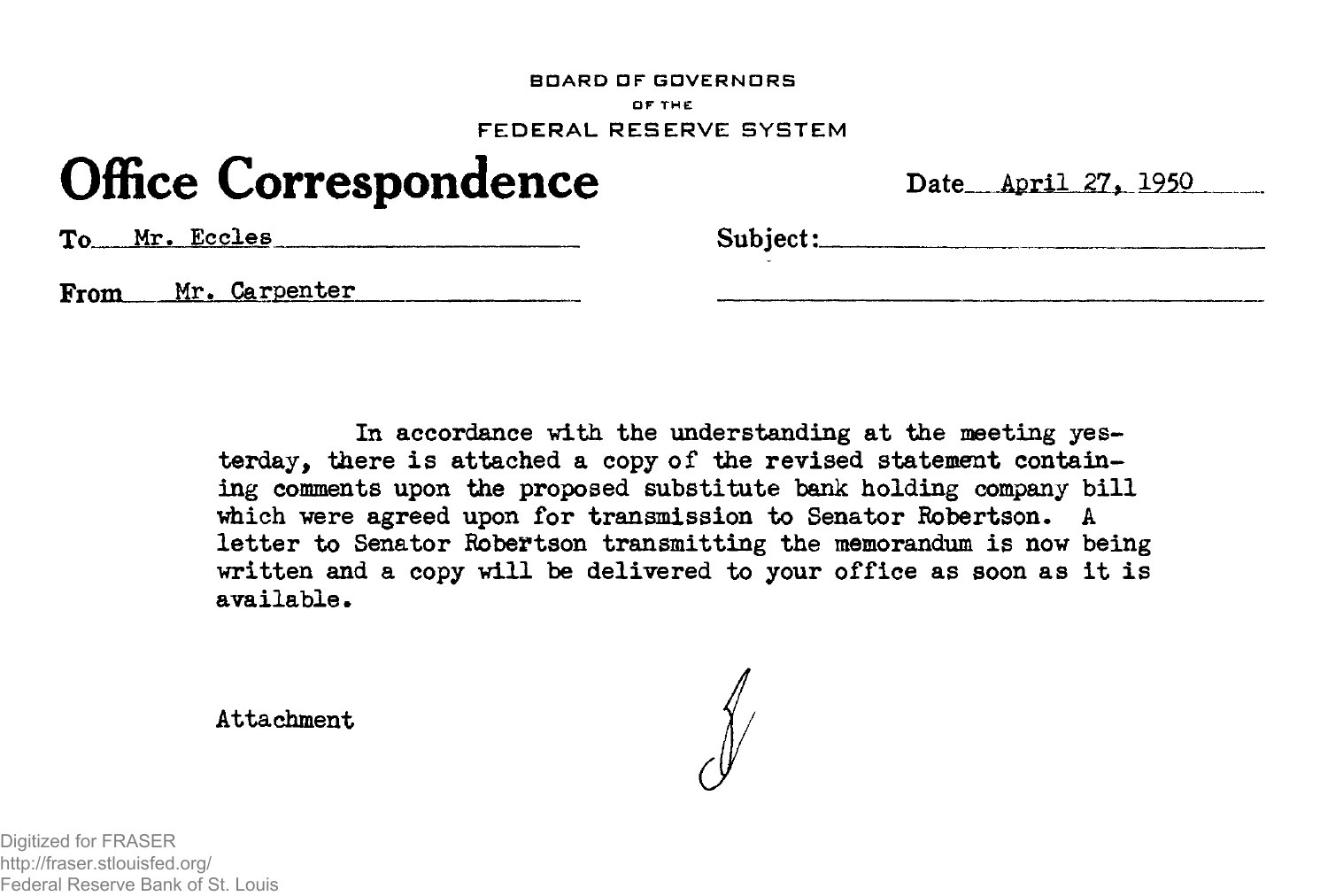# COMMENTS UPON PROPOSED SUBSTITUTE BANK HOLDING COMPANY BILL (COMMITTEE PRINT OF APRIL 22, 1950)

There are set forth below views and comments of the Board of Governors of the Federal Reserve System regarding the April 22, 1950 Confidential Committee Print of a proposed substitute for S. 2318, the bank holding company bill,

### No Change in Existing Law

Proposal, - The proposed substitute bill does not repeal, modify, or change in any way the provisions of existing law relating to "holding company affiliates", but leaves these provisions intact in the law. It would superimpose its provisions upon the provisions of existing law,

Comment. - This treatment of the matter results in a shorter bill which, on its face, may appear to be relatively simple; but when the existing law and the substitute bill are considered together, interpretation of the resulting provisions is confusing, and the effort to achieve brevity and simplicity defeats its own end. There appears to have been some misapprehension as to the nature and effect of the proposed substitute bill. It should be clearly understood that the substitute bill is not an amendment to existing law. If it were enacted, it would result in two independent statutes relating generally to the same subject matter but not correlated in any manner. On the one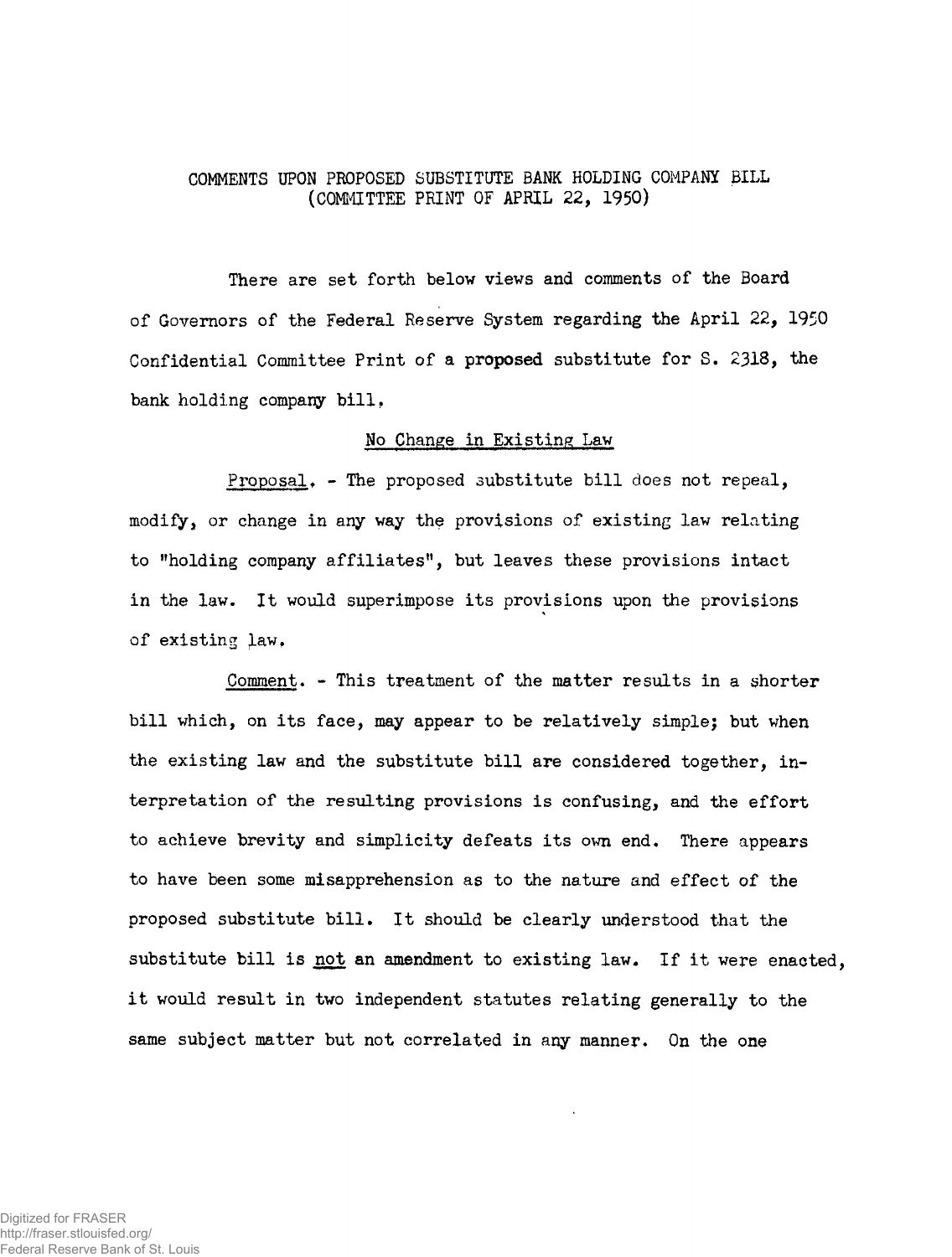hand, there would be the existing law relating solely to "holding company affiliates" of member banks. On the other hand, there would be the new law relating to "bank holding companies". Some holding companies would be "holding company affiliates" under the existing law and subject to all its requirements and at the same time would be "bank holding companies" under the new law. and subject to all its requirements. Other companies, however, would be "bank holding companies" but not "holding company affiliates" and, therefore, would be subject only to the new law. This would be true, for example, of a company like Morris Plan Corporation which controls only nonmember banks. Similarly, there are companies which control banks but are not "holding company affiliates" under the existing law because of exemptions granted by the Board but which would be "bank holding companies" under the new law and could not be exempted from the requirements of the new law. There is no justification for these distinctions and lack of uniformity in requirements or the confusion which would necessarily result from attempting to deal with this subject in this manner.

# Definition of "Bank Holding Company"

Proposal. - The substitute bill would define a "bank holding company" in much the same way as the term "holding company affiliate" is defined in existing law, except that it would apply to the ownership or control of insured banks instead of only member banks. Thus, a company would be a holding company if it owns or controls 50 per cent

Digitized for FRASER http://fraser.stlouisfed.org/ Federal Reserve Bank of St. Louis -2-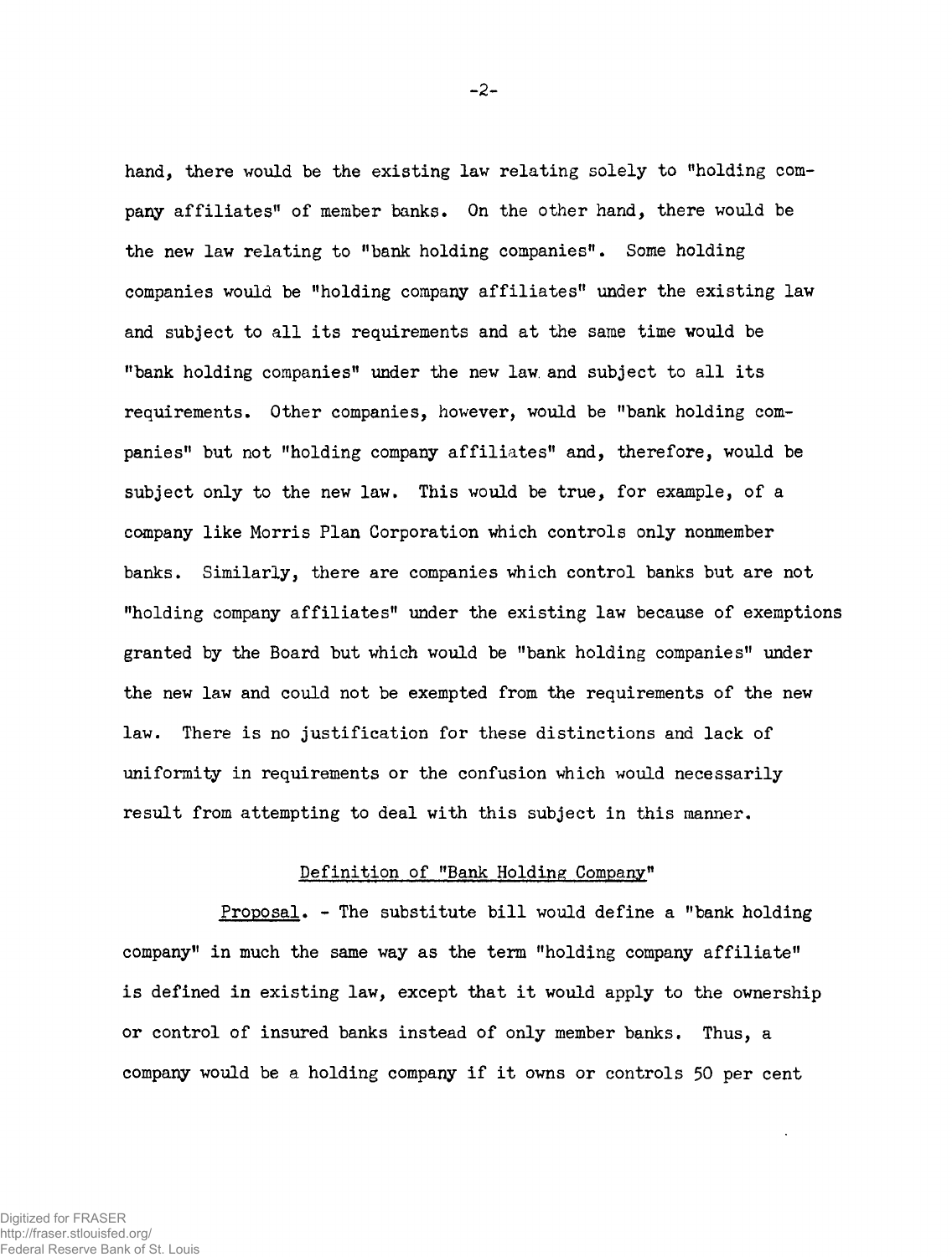of the shares of a bank, or 50 per cent of the shares voted at the last election of directors, or controls in any manner the election of a majority of the directors. A company which, under this definition, is a bank holding company on April 15 or thereafter, would always be a holding company; and so long as it owns or controls more than 5 per cent of the shares of any insured bank, would be subject to the restrictions of the revised bill.

Comment. - One of the principal objections to the existing law is that the definition of "holding company affiliate" is not broad enough to reach some companies which control the management and policies of banks. Ownership or control of 50 per cent of the stock of a bank is entirely unrealistic as a basic test for determining whether a holding company relationship exists, because it is common knowledge that one company may exercise a controlling influence over another company without owning or controlling a majority of its stock. The continuation of this 50 per cent test of a bank holding company relationship would facilitate evasion of the law.

The test of a bank holding company based on "control in any manner" of the election of directors of a bank has very little practical meaning. In the first place, it is extremely difficult to prove such control, and no supervisory agency of the Government would be vested with any authority to make any determination in this regard. The question could be settled only by resort to the criminal courts through the Department of Justice. Of course, the law would be construed strictly

**-3-**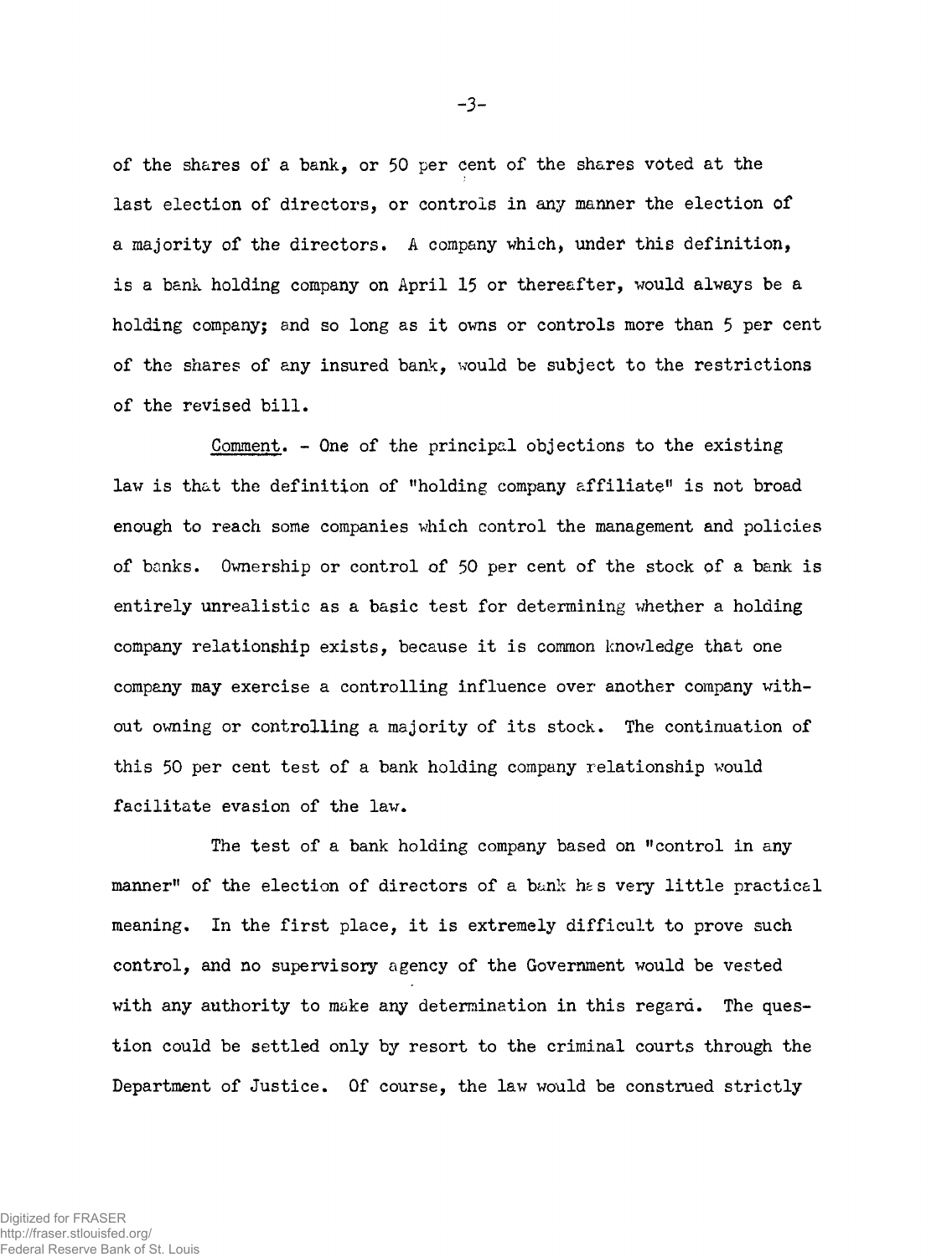against the Government, as all criminal statutes are. Moreover, even though a company might be a bank holding company because of "control in any manner" of a bank, it would not be subject to the restrictions of the law unless it also owns or controls more than 5 per cent of the stock of some bank.

The Board believes, therefore, that the definition of "bank holding company" proposed in the substitute bill is impractical and will be unsatisfactory in accomplishing the desired results. The Board is of the view that, whatever percentage of ownership may be used, it is essential that any adequate definition of bank holding company also provide for some discretionary axithority in the administering agency. Without such authority there will necessarily be some cases which should be covered by the law but which would not be brought within its provisions. For example, there is one important bank group where the stock of the banks is held by trustees under a testamentary trust, and it appears that the largest bank in the group may exercise a controlling influence over the management and policies of the other banks There is, however, no effective means of providing in the statute a definition which would cover this institution unless it be done through the exercise of a discretionary authority after investigation and a hearing if necessary. If the bill included an adequate provision for authority to determine whether a particular company is a "bank holding company", the Board would not be inclined to regard the 50 per cent test as being entirely unworkable.

 $-L-$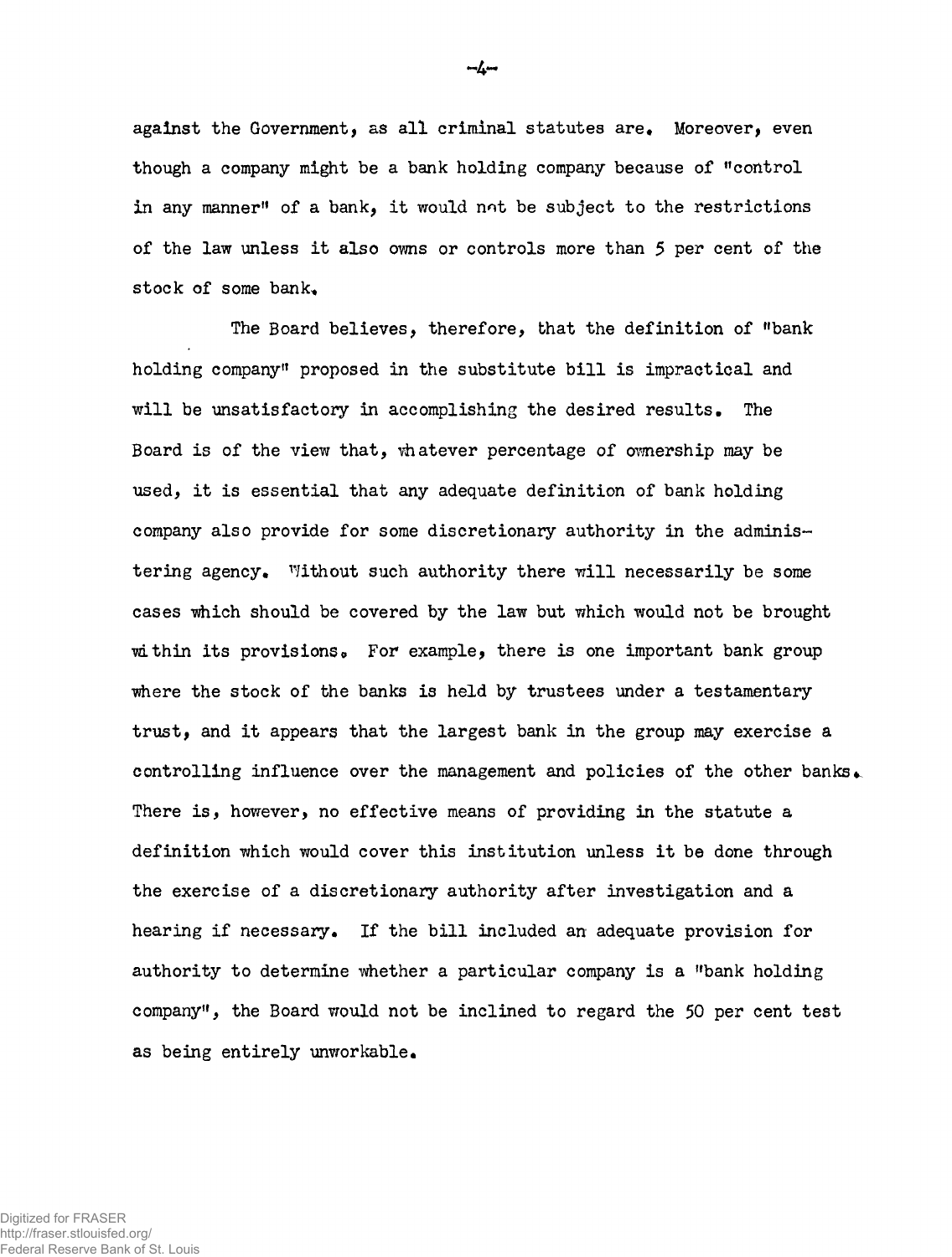The definition in the substitute bill does not adequately cover cases in which a company exercises a controlling influence over a bank holding company and thus indirectly exercises such an influence over a group of banks. Thus, as is true in at least one case, a company might own slightly less than 50 per cent of the voting stock of a bank holding company controlling substantial banking interests, but would not itself be a bank holding company. Such a company would be free to purchase bank stock and to continue to hold nonbanking investments without regard to the restrictions contained in the substitute bill.

The definition of "bank holding company" in the substitute bill does not contain any provision for exemptions. It differs in this respect from existing law which, in defining "holding company affiliate", provides that that term shall not include, except for limited purposes, any company which the Board determines is not engaged as a business in managing or controlling banks. Through the years the Board has made such determinations with respect to over 150 organizations which controlled one or more banks but which the Board did not regard as being engaged as a business in managing or controlling banks, These organizations have included, among others, large industrial or commercial businesses, labor unions, churches, colleges, etc., which had incidental banking interests. In a large percentage of the cases, the control of only one bank was involved^

 $-5-$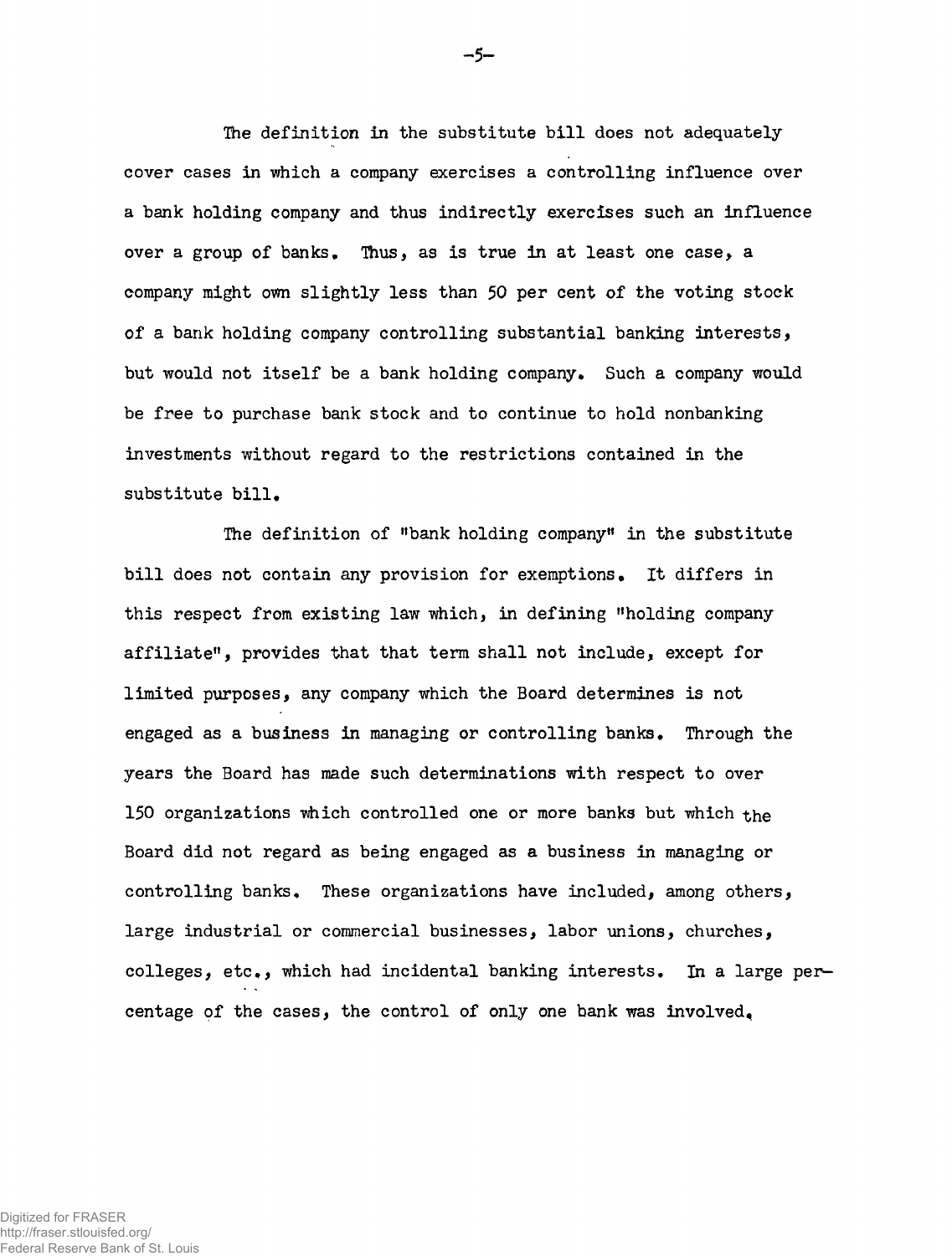The fact that an organization might have been so exempted under the definition of "holding company affiliate" under existing law would have no bearing whatsoever on its status as a "bank holding company" under the proposed substitute bill. If it controlled a bank, the organization would be a "bank holding company" and required to divest itself of either its nonbanking interests or its bank stock• Aside from being an unnecessary irritant and nuisance as an administrative matter, the results might be quite unfortunate from the standpoint of the public interest in some instances where organizations own and operate banks as a matter of convenience for their members, employees or customers.

## Diffusion of Administrative Responsibility

Proposal. - The substitute bill provides that a bank holding company, in order to acquire the shares of any bank must obtain the approval of the Board if the bank to be acquired is a State member bank, the Comptroller of the Currency if the bank is a national bank, and the FDIC if the bank is a nonmember bank.

Comment. - This diffusion of authority, the Board believes, is impractical, will lead to conflicting policies, and will hamper the effective administration of the law. As was stated during the hearings on S. 2318, the Board believes that from the standpoint of efficient administration and the fixing of responsibility, such authority should be vested in a single agency. However, if

-6-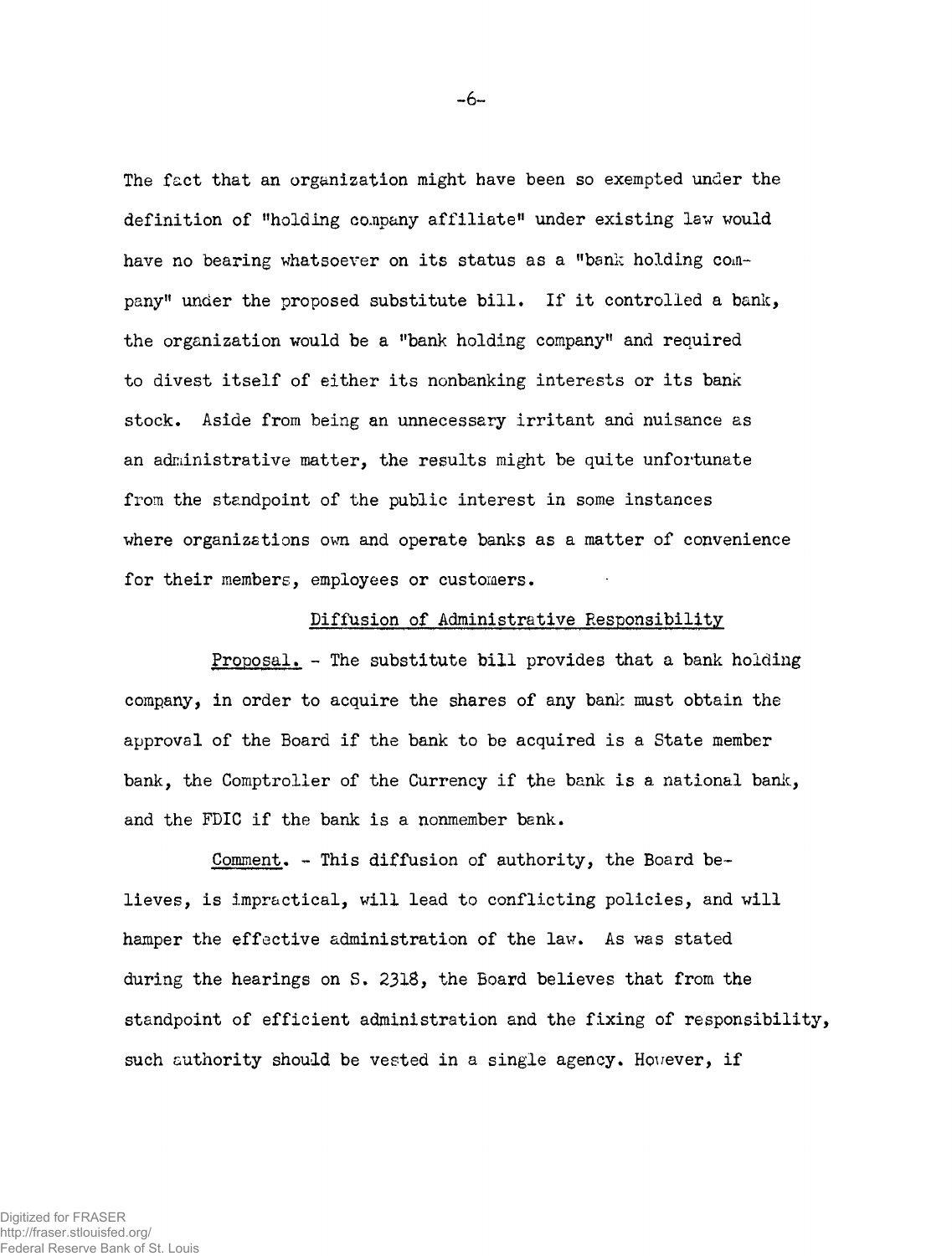this is not to be done, the Board believes that, rather than to have the authority diffused as proposed in the substitute bill, it would be preferable for the three Federal bank supervisory agencies to act as a unit and that unanimous approval of all three agencies be required for expansion ty a holding company group. If provision were made for unanimous approval, it should be required for the establishment of branches and the purchase of assets of other banks by subsidiary banks in a bank holding company group, as well as for the purchase of bank stock by a bank holding company; and similarly all other administrative action provided for in the bill should be by unanimous agreement.

#### Expansion through Purchase of Assets

Proposal. - The substitute bill omits completely any provision requiring a banking subsidiary of a bank holding company, or a bank holding company which is itself a bank, to obtain the approval of any supervisory agency before purchasing the assets of any other banking institution.

Comment. - Expansion and tendency toward monopoly can be attained not only by the purchase of shares by a bank holding company but also by the acquisition of assets of other banking institutions by banks in a holding company group. It is true that, if after such a purchase of assets the holding company desires to convert the institution so acquired into a branch of one of the banks in the group, it would ordinarily have to obtain permission. No such permission is required, however, where the bank whose assets are taken over is not to be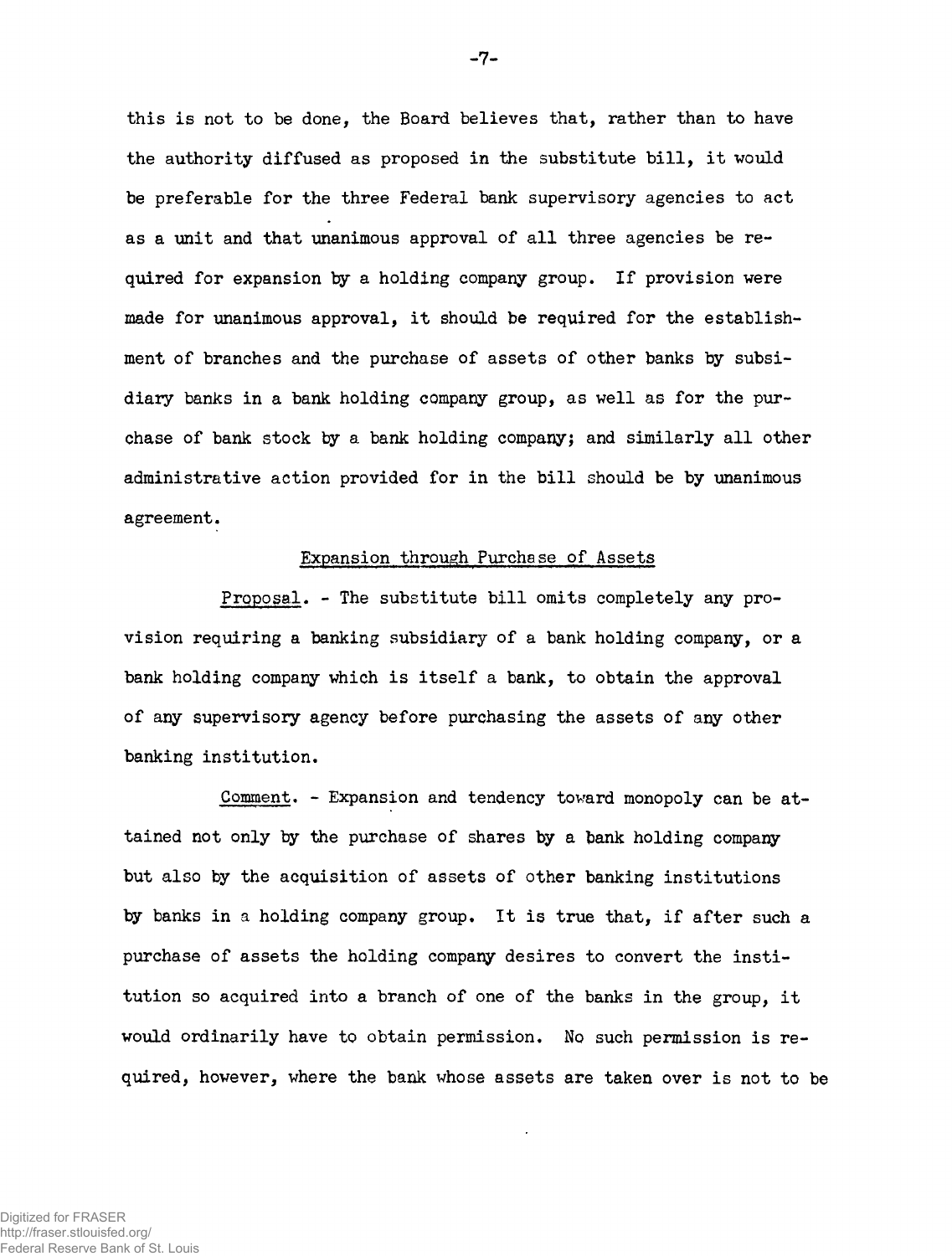replaced by a branch. The acquisition of assets of a bank, coupled with its liquidation, can be a very effective means of eliminating competition in a given community. The Board believes, therefore, that legislation for regulation of bank holding companies can be effective only if it includes restrictions on the purchase of assets of banks. It is noteworthy in this connection that the House of Representatives has passed, and a subcommittee of the Senate Judiciary Committee has approved, a bill to make certain provisions of the Clayton Act restricting stock purchases by corporations applicable also to purchases of assets of other corporations where the effect is a lessening of competition or tendency to monopoly. The purchase of assets of banks by banks controlled by a bank holding company should be permitted, in the Board's view, only with administrative approval granted after consideration of the same standards or guides as are prescribed in connection with the purchase of bank stock by holding companies.

## Creation of New Bank Holding Companies

The substitute bill does not provide adequate control over the creation of new bank holding companies. As long as a company did not acquire a majority of the stock of any bank, it would be possible for it to acquire a very substantial portion of the stock of any number of banks and to exercise a controlling influence over a large bank group without being a bank holding company subject to the restrictions of the substitute bill. Also, it would be possible for a newly organized corporation to acquire all

**- 8 -**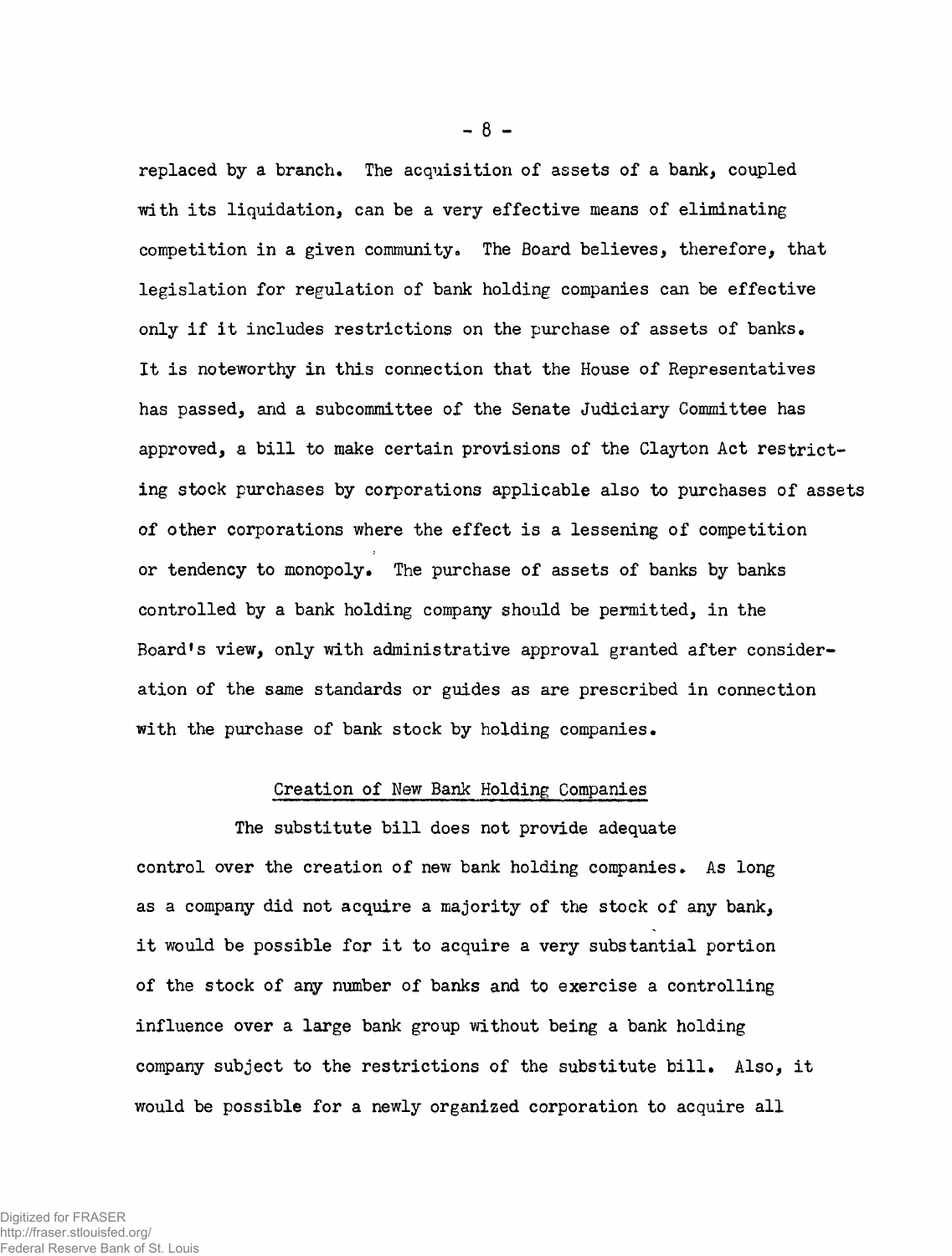of the stock of all of the banks controlled by two or more bank holding companies without approval by any supervisory agency; and by this means it would be possible to consolidate two or more holding company systems, thus permitting increased concentration of banking and consequent tendency to monopoly.

#### Regulation, Investigation, and Enforcement

Proposal. - There is no provision in the substitute bill for regulation or supervision by any Federal agency, and likewise no provision for the making of investigations. There is no Sanction or provision for enforcement except criminal penalties. Willful violation of any provision of the bill would be subject to a maximum punishment of \$1,000 a day in the case of a corporation or any other organization, and a maximum of \$10,000 fine or one year imprisonment, or both, in the case of an individual.

Comment. - If the administration of the law is to be effective, it is imperative that there be appropriate authority for the making and enforcement of regulations by the administering agency. An authority to make investigations is necessary in order to determine what institutions may or may not be bank holding companies within the meaning of the definition prescribed and therefore subject to the restrictions imposed by the legislation. Without such authority to make investigations, institutions which should be regulated may be able to avoid the law entirely. Furthermore, without such authority, together with a power to require correction in appropriate cases, the affairs or conduct of bank holding companies which might be inimical to the public interest,

**- 9 -**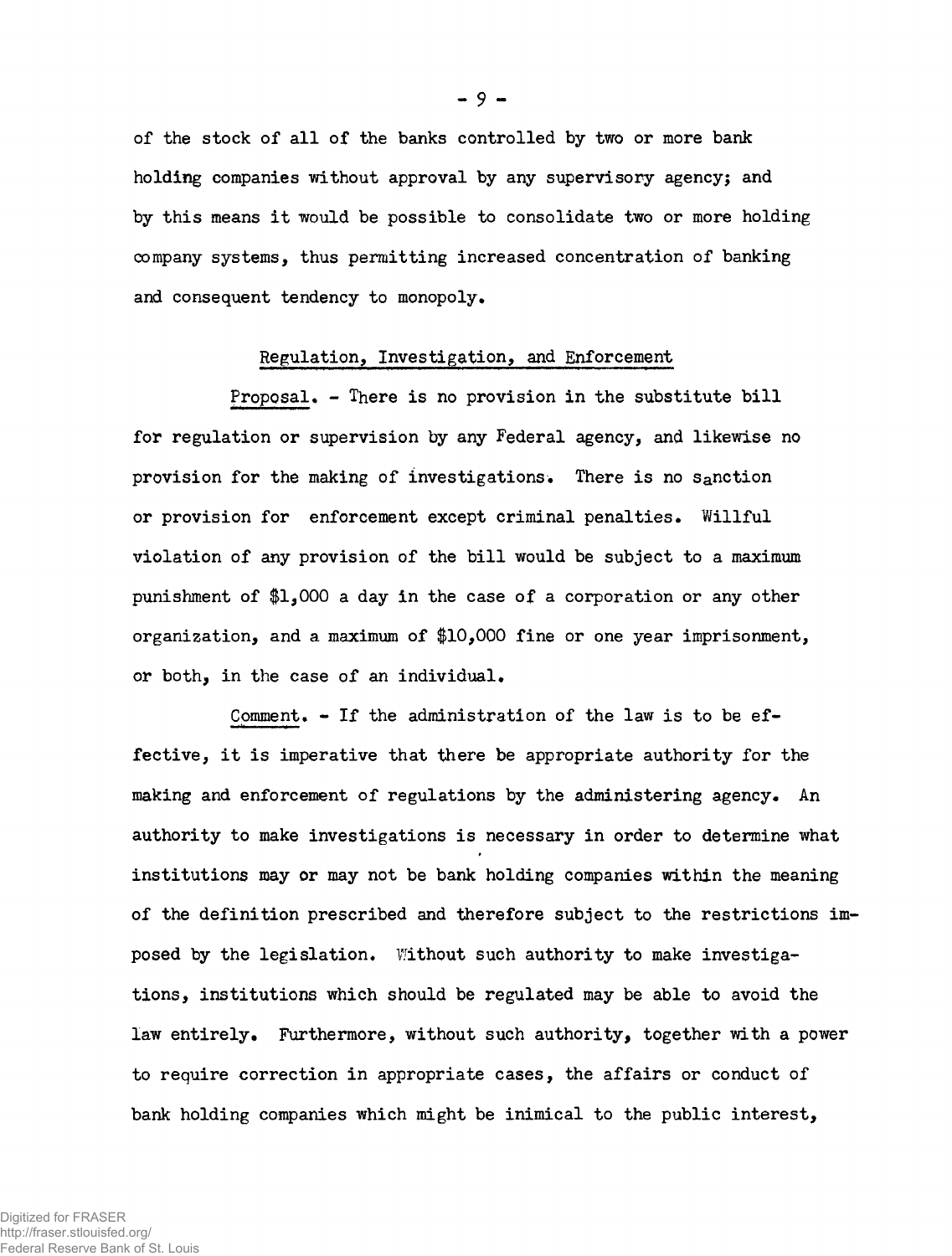or possibly contrary to specific legal standards, could not be dealt with adequately. It seems obvious that a power of investigation, with appropriate subpoena power, should be vested in the appropriate apency of the Federal Government. In providing criminal sanctions alone, without provision for investigations and administrative hearings or other civil proceedings to decide questions with respectto which there may be honest differences of opinion, the proposed substitute bill would be punitive legislation of the most drastic kind. In urging appropriate provision for investigations and administrative hearings, the Board is merely suggesting procedures comparable to those long followed by the Federal Trade Commission, Securities and Exchange Commission, Interstate Commerce Commission, and other regulatory agencies. In connection with sanctions, it is believed that, in addition to criminal penalties, consideration should be given to less drastic penalties such as were proposed in S, 2318.

## Examinations of Bank Holding Companies

Although existing law authorizes examinations of bank holding companies where member banks are involved and applications are made for voting permits, the substitute bill contains no provisions with respect to examinations. Accordingly, a holding company, such as Morris Plan Corporation, which controls only nonmember banks would not be subject to examination by any Federal agency. Obviously, there should be an appropriate provision for examination of all bank holding companies.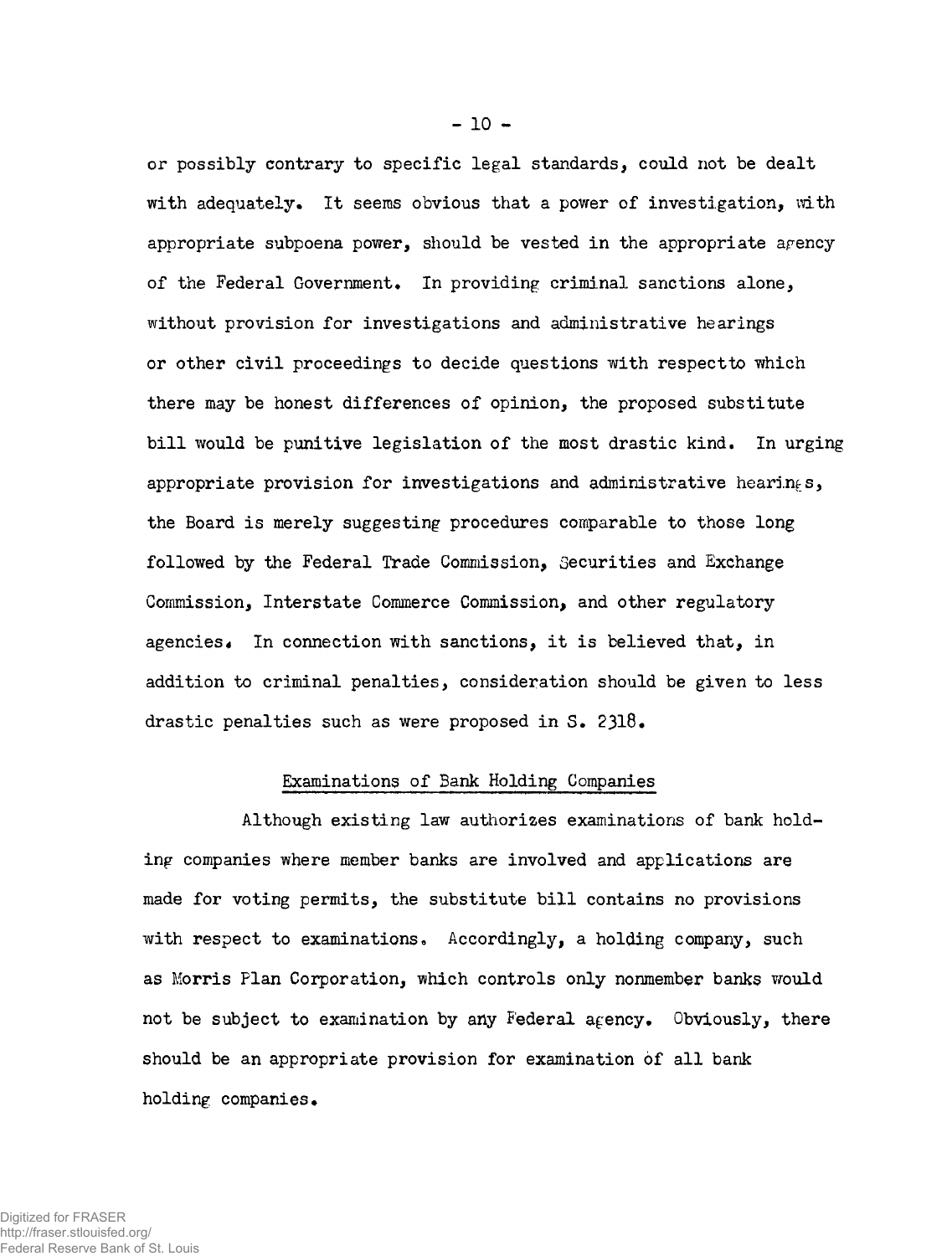#### Judicial Review

There is no judicial review provided in the substitute bill, so that when a supervisory agency acts upon a request of a bank holding company for acquisition of shares and denies it, the decision is final. The Administrative Procedure Act does not help, because the latter does not prescribe judicial review in case of discretionary action. Consequently, a holding company would have no choice but either to accept the position of the supervisory agency or to be prosecuted criminally, with the virtual certainty of being convicted.

Divestment of Nonbanking Shares and Obligations

 $Proposal_{\bullet}$  - Under the substitute bill, a bank holding company would be prohibited, after five years from the date of the law, from holding stock in any nonbanking corporations, except those engaged in a safe deposit or a fiduciary business, and from holding any obligations except investment securities which national banks are permitted to purchase under the National Bank Act; but these provisions do not apply to bank holding companies which are themselves banks or trust companies.

Comment.  $-$  The substitute bill contains no exception to this provision which would permit the ownership of  $5$  per cent or less of the securities of any one company. Such an exception, the Board believes, is a justifiable one because it permits a bank holding company to continue to have diversified investments where the amount of each such investment is so small that it does not contravene the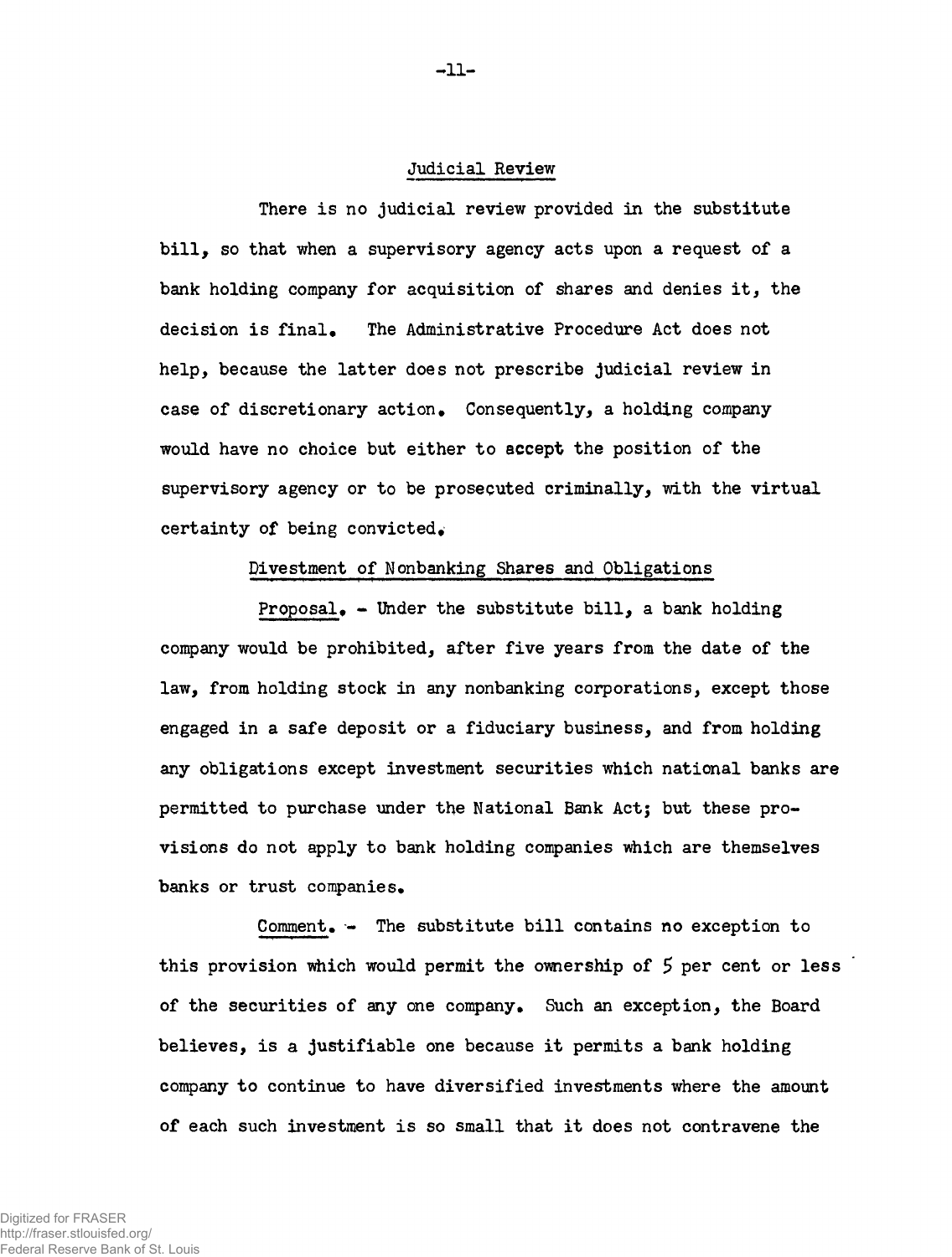basic objective of the bill. In this connection, it should be noted that under provisions of existing law which would still be applicable to any holding company which held a voting permit, a holding company is required to build up certain reserves of readily marketable assets; these assets now may consist of readily marketable stocks, as well as bonds, and there appears to be no good reason why this should not continue to be permitted. The substitute bill apparently does not permit a bank holding company to own assets which it has acquired from a subsidiary bank in a case where the bank has been asked by the appropriate supervisory authorities to rid itself of certain undesirable assets; Also, under the substitute bill it is not clear that a bank holding company could own a corporation organized for the purpose of providing bank premises. These would all seem to be desirable exceptions to the restrictions on holding of nonbanking investments. In addition, there are other business enterprises which are closely related to banking and whose association with banks has been traditionally recognized as being unobjectionable, so that their control by bank holding companies would seem to be likewise unobjectionable.

#### Standards

Proposal.  $-$  In passing upon requests for bank holding companies to purchase shares in banks under the proposed bill, the appropriate Federal supervisory agency would be required to take into consideration the financial condition of the bank, adequacy of capital, earnings prospects, character of management, needs of the community, and whether or not the corporate powers are consistent with the law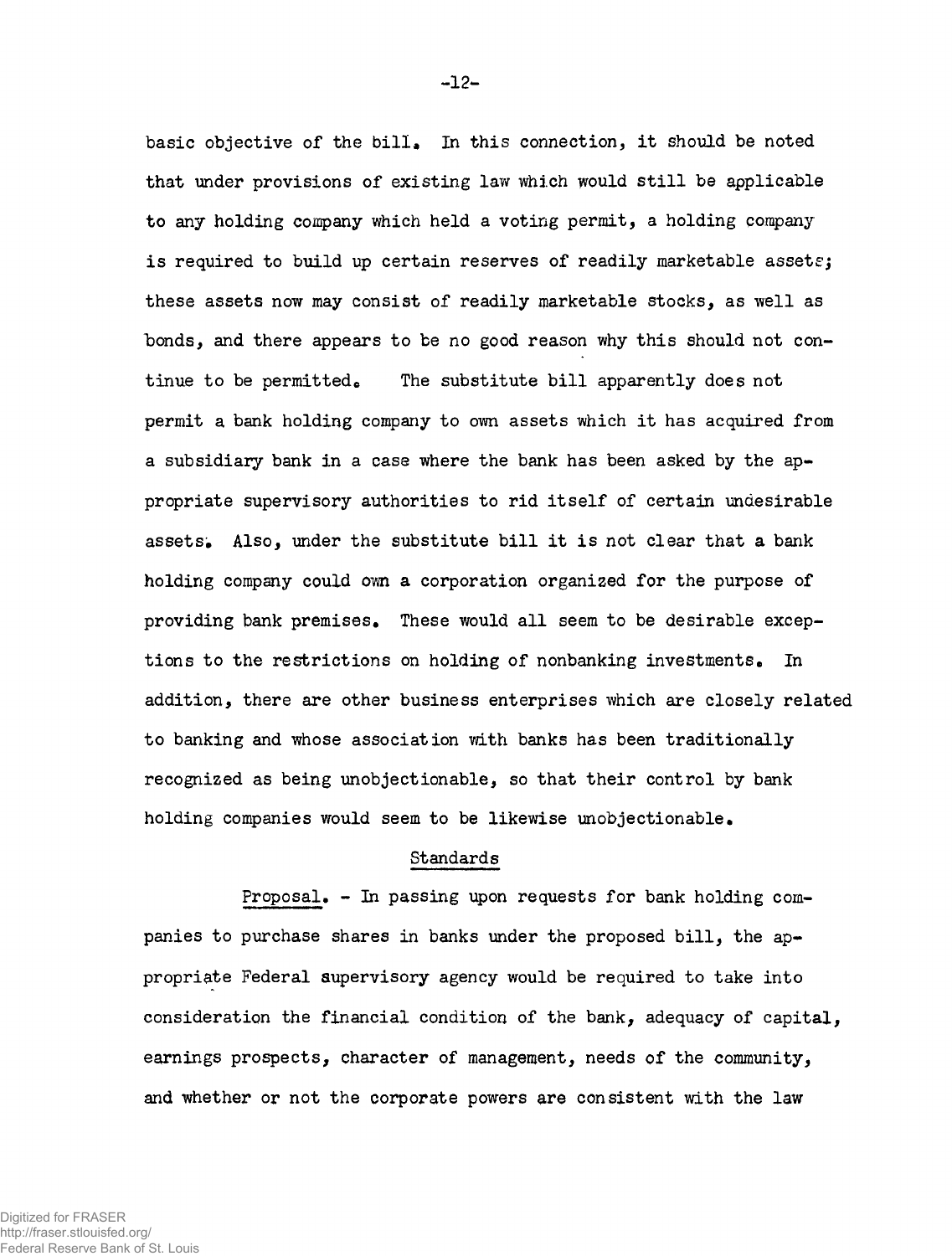relating to Federal insurance of deposits. It would also be required to take into account the policy of Congress "in favor of local ownership and control of banks and competition in the field of banking". It is apparently intended that the various factors enumerated above would have to be taken into consideration also by a Federal supervisory agency in considering applications for branches.

Comment.  $-$  The Board has no objection to this requirement and feels that it is a desirable and constructive one. It is very important, however, that it be made entirely clear that these standards are to be taken into consideration in passing upon applications by banks in a holding company group for establishment of branches and purchases of assets of other banks.

#### Voting Permit Procedure

The principal requirement of the existing law is that a holding company must obtain a voting permit from the Board if it wishes to vote the stock which it owns in a member bank. As has been previously pointed out, this provision is impracticable because it leaves with the company the option as to whether to obtain a voting permit, and the law is not applicable to a company unless it chooses to get such a voting permit. It is sometimes possible for a company to operate satisfactorily and to control its banks without a voting permit. This unsatisfactory procedure is left unchanged by the substitute bill. It seems most important that the voting permit procedure be eliminated and that all of the requirements of the law, whether new or old, be made uniformly applicable to all bank holding companies.